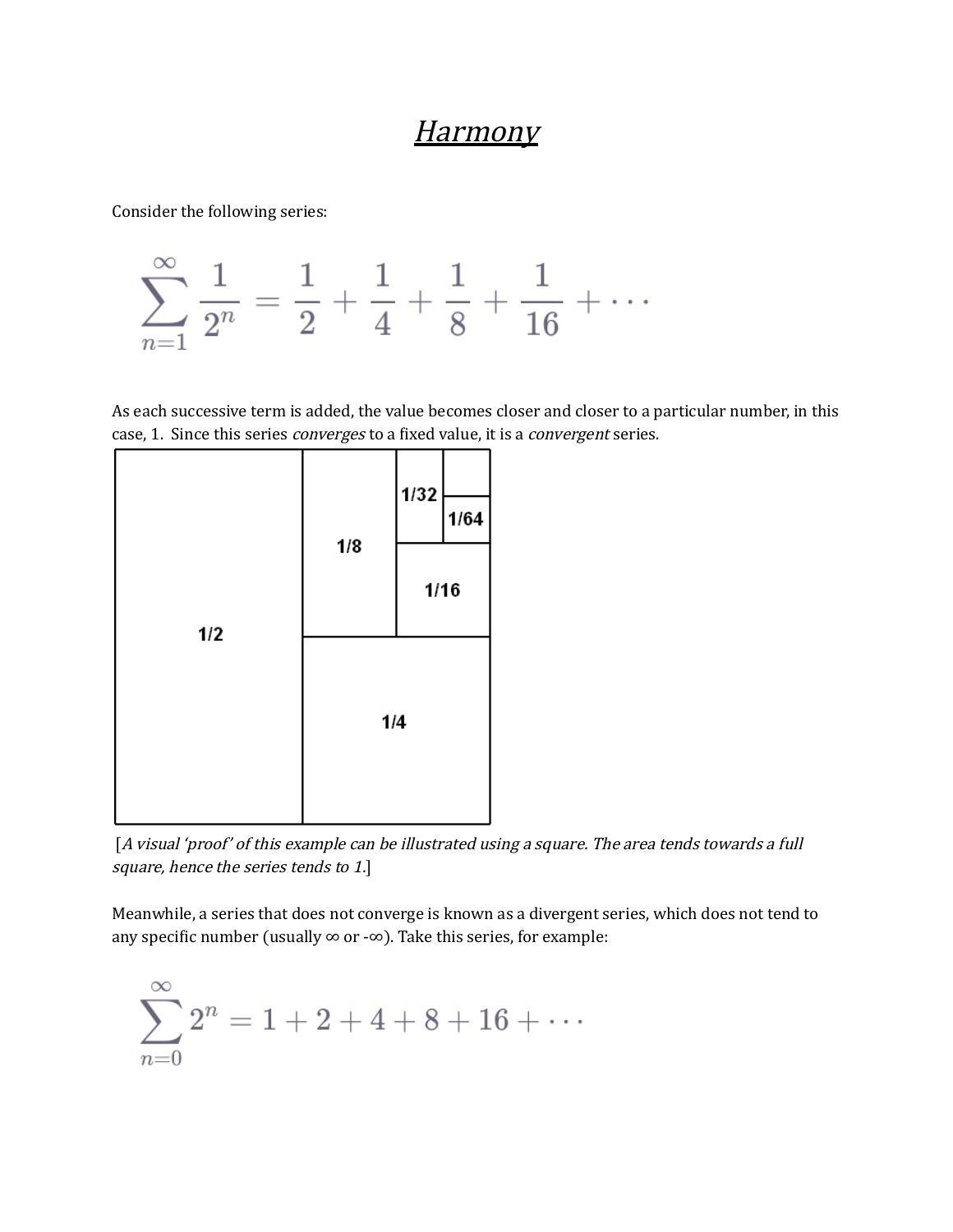The sum approaches an increasingly larger number, not a fixed value.

Since convergent series tend to a fixed number, can we say that:

If 
$$
\sum a_n
$$
 converges then  $\lim_{n \to \infty} a_n = 0$ .

Let's prove this statement.

Suppose we have a convergent series, and write its partial sums from 1 to *n*, and 1 to  $n - 1$ .

$$
s_n=\sum_{i=1}^n a_i=a_1+a_2+a_3+a_4+\cdots+a_{n-1}+a_n
$$

and

$$
s_{n-1}=\sum_{i=1}^{n-1}a_i=a_1+a_2+a_3+a_4+\cdots+a_{n-1}
$$

 $a_n^{\dagger}$  can then be defined by

$$
a_{n}=s_{n}-s_{n-1} \\
$$

Since we know that  $\Sigma$   $a_{_{n}}$  is convergent, its sequence  $s_{_{n}}$  must also converge. In other words: , for some fixed k. We also know that if  $n \to \infty$ , then  $n-1 \to \infty$  $n \rightarrow \infty$ lim  $\rightarrow$  $s_n = k$ , for some fixed k. We also know that if  $n \to \infty$ , then  $n - 1 \to \infty$ 

Therefore

 $n \rightarrow \infty$ lim  $\rightarrow$  $a_n = \lim_{n \to \infty}$ lim  $\rightarrow$  $s_n - \lim_{n \to \infty}$ lim  $\rightarrow$  $s_{n-1} = k - k = 0$ 

Hence we have proved the above statement. It is important to note that the reverse is not necessarily true - if  $\lim a_{n} = 0$ , it does not necessarily follow that the series is convergent.  $n \rightarrow \infty$ lim  $\rightarrow$  $a_n =$ 

Now, from the above result, we can therefore say that: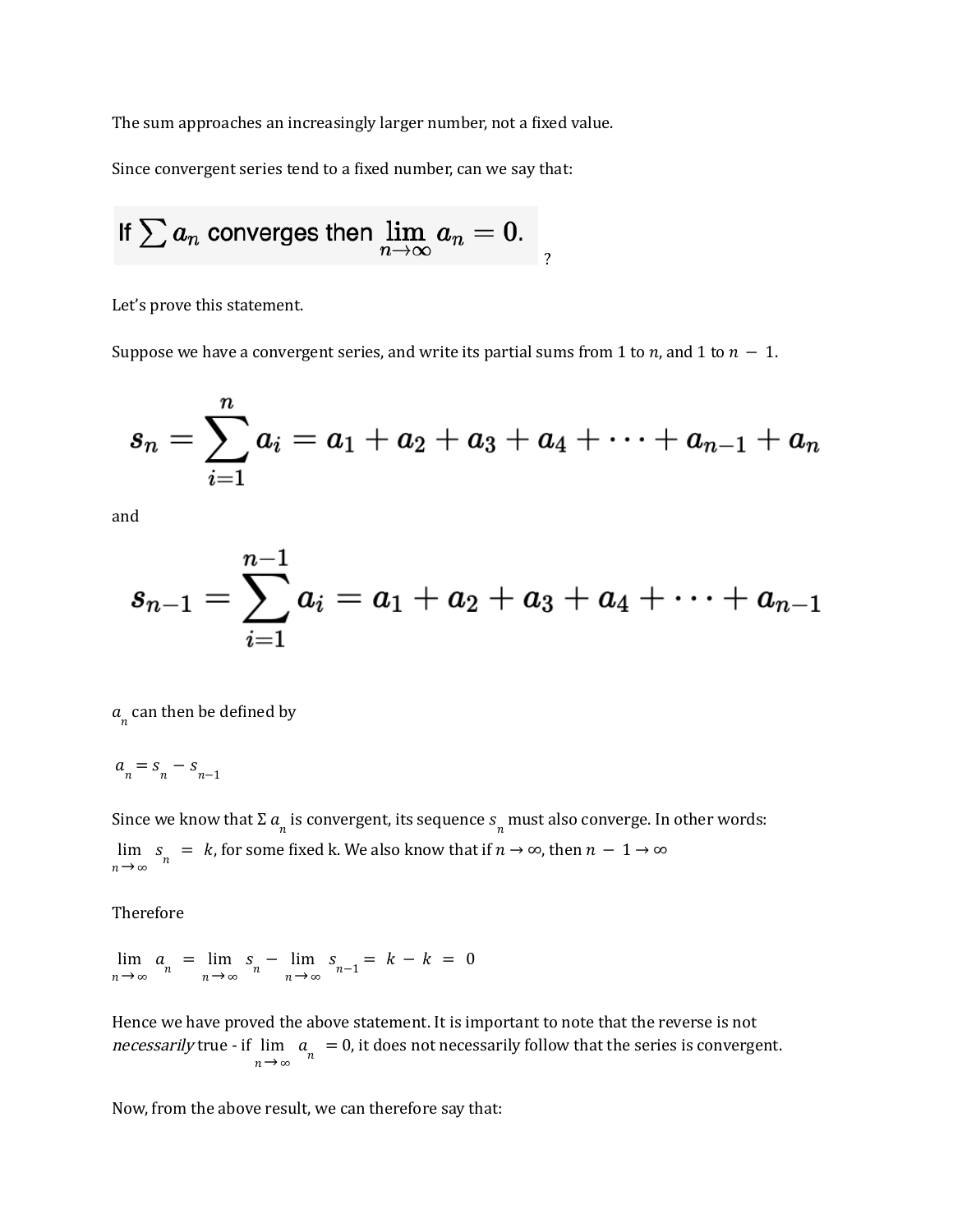If 
$$
\lim_{n\to\infty} a_n \neq 0
$$
 then  $\sum a_n$  will diverge.

One particularly interesting divergent series is called the *harmonic series*:

$$
\sum_{k=1}^{\infty} \frac{1}{k} = 1 + \frac{1}{2} + \frac{1}{3} + \frac{1}{4} + \cdots
$$

It is formed from the sum of every positive unit fraction. Notably, due to its divergence, it was used as part of Euler's proof of infinite primes, however I want to explore its relation to waves, and by extension, music. All objects produce a natural frequency, which can be heard when struck. When an object experiences specific frequencies, known as harmonic frequencies, a regular, repeating, wave pattern occurs - this is resonance. There are a number of natural frequencies that can produce resonance, and within this set, each frequency is related by a whole number ratio. Since instruments vibrate in this same way, it is partly why they simply sound so pleasant. Consider the vibrations produced on a string of fixed length.



The longest possible wave that can fit is known as the *first harmonic*. The next is the *second* harmonic, and so on. Regardless of the length of the string, the same pattern emerges - the second harmonic is half of the first, the third harmonic is one third of the first, continuing on in this harmonic series. The wavelength,  $\lambda$ , can be written in terms of the length of the string,  $L$ , for each harmonic.  $\lambda = 2L$ ,  $\lambda = L$ ,  $\lambda = \frac{2}{3}L$ ,  $\lambda = \frac{2}{4}L$ , respectively. By taking a factor of  $\frac{1}{2}$ , we can clearly see  $\frac{2}{3}L, \lambda = \frac{2}{4}$  $\frac{2}{4}$ L, respectively. By taking a factor of  $\frac{1}{2}$ 2 the familiar harmonic series.

Amazingly, it was in fact Pythagoras who observed these results in 500 BC, by producing sounds with strings of varying length. He defined different pitches of notes by their division of the full string. Dividing the string in two would produce a tone exactly one octave above the original. Dividing further and further produced a harmonic system. Pythagoras experimented with the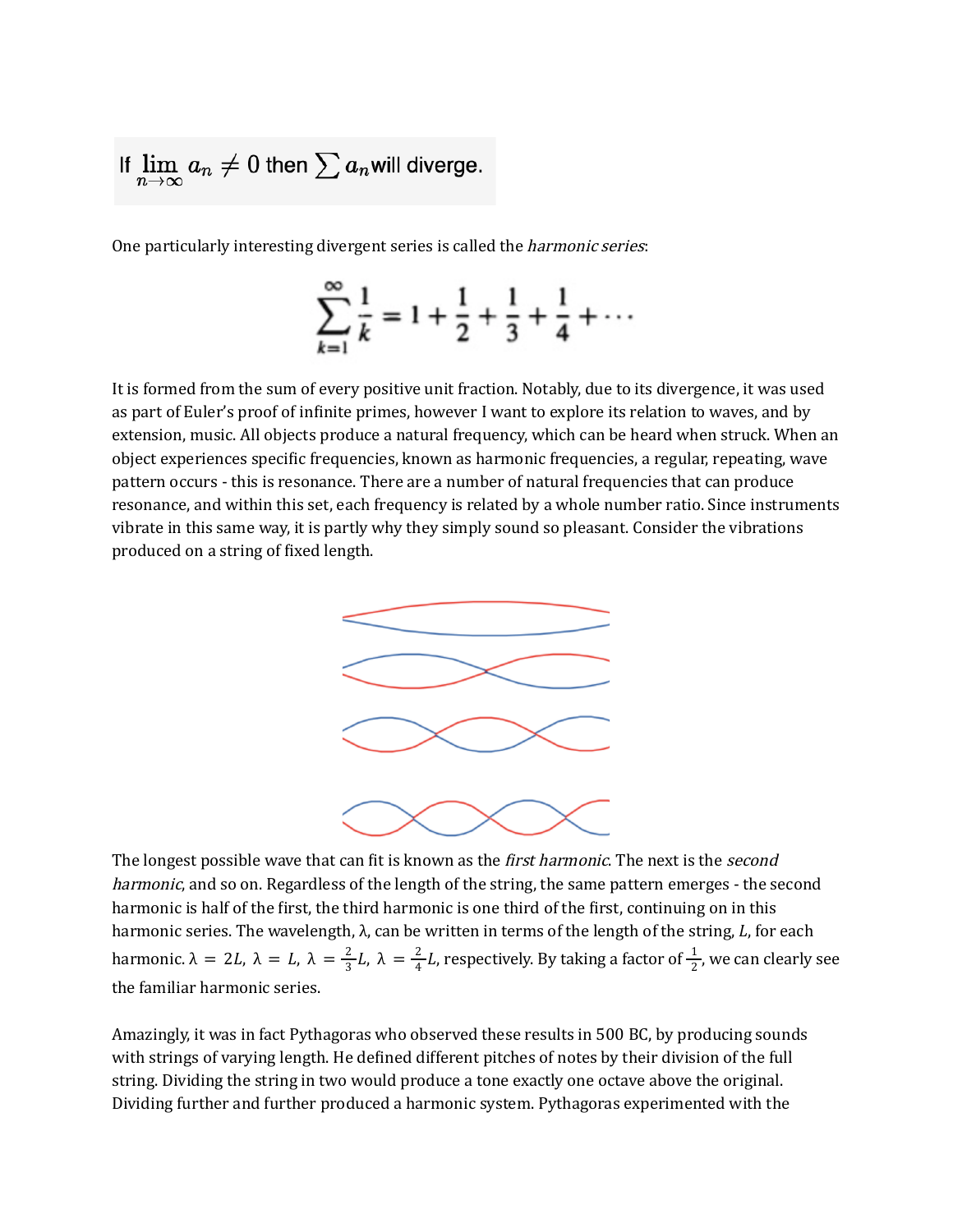frequencies more, especially noting combinations that sounded pleasing. 2:1, 4:3 and 3:2 are notable for being the octave, perfect fourth, and perfect fifth, respectively. Hearing such combinations is commonplace now, but it is a testament to the importance of harmonics that we are able to decipher the very reason we enjoy them.

## A Problem

Imagine you wish to cross a desert 400km from your base camp. Your jeep, however, can only carry 300km worth of fuel. Base camp has unlimited access to fuel, and you can create points along the journey where you unload any amount of fuel to be used later, then have the option to return to base to refuel again.

## Create <sup>a</sup> possible journey to cross the desert with these conditions.

With some trial and error, you may have found a way to tackle this. For example, you might have created some unloading points along the way, returning each time, then completing the journey with ease. Now, think about your solution again. Is it *optimal*?

Try to find the perfect solution to this problem.

You will find that this can in fact be done with just one unloading point! Solution:

- Travel 100km and unload 100km worth
- Travel 100km back to base and refuel
- Travel to the unloading point, refuel, then reach the destination

The *Desert Problem,* or *Jeep Problem*, has been adapted several times since it was conceived by NJ Fine in 1947. Variations include minimising the fuel needed for a given distance (as above), or maximising the distance you can travel before finishing at base (effectively making a journey there and back). Of course, the problem can be generalised.

Let *n* be the number of trips and  $k$  be the current trip. Suppose the jeep can carry up to 1 unit of fuel and travels 1 unit of distance per 1 unit of fuel.

- For the first trip, the jeep travels  $\frac{1}{2n}$ , leaving  $\frac{n-1}{n}$  units of fuel. 2n −1 n
- This leaves  $\frac{1}{2n}$  units of fuel to be used to return back. 2*n*
- Every  $n-1$  trips the jeep refuels fully by taking  $\frac{1}{2n}$  units from the first unloading point, 2*n* and takes this same amount when returning.
- For the second trip, the jeep travels  $\frac{1}{2n-2}$ , leaving  $\frac{n-2}{n-1}$  units of fuel. 2*n*−2 n−2 n−1
- This leaves  $\frac{1}{2n-2}$  units of fuel to return to the first unloading point, which gives enough to  $2n-2$ return to the start.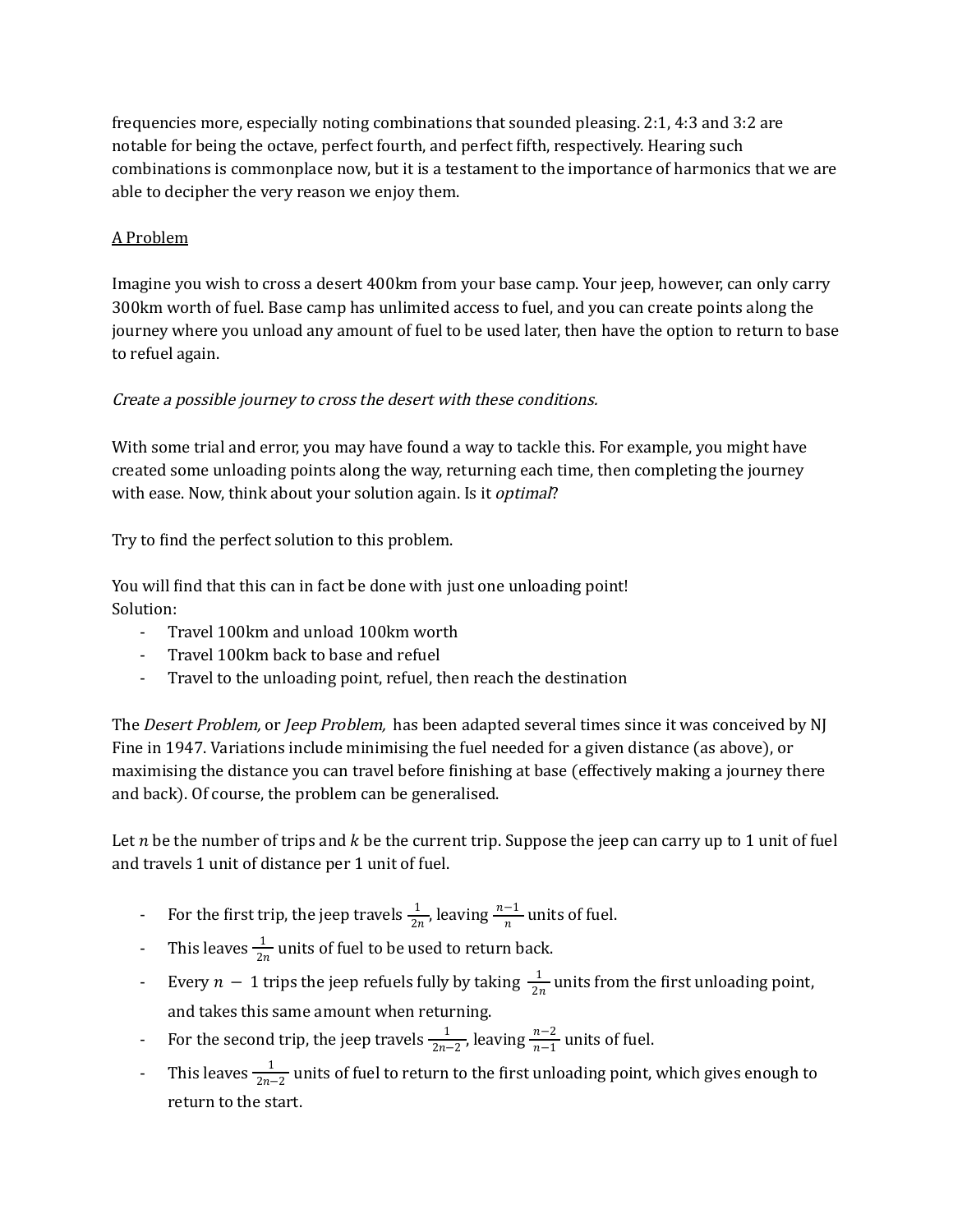- Every  $n-2$  trips the jeep refuels fully by taking  $\frac{1}{2n-2}$  of fuel from the second unloading  $2n-2$ point, and takes this same amount when returning.
- For the  $k^{th}$  trip, the jeep needs to create an unloading point such that it is  $\frac{1}{2n-2k+1}$  units of  $2n-2k+1$ distance from the  $(k - 1)^{th}$  unloading point.
- Leaving  $\frac{2n-2k-1}{2n-2k+1}$  units of fuel  $2n-2k+1$
- Therefore, every  $n k 1$  trips, it refuels fully by taking  $\frac{1}{2n-2k+1}$  from the  $k^{th}$  unloading  $\frac{1}{2n-2k+1}$  from the  $k^{th}$ point, and takes this same amount when returning.

Finally, consider the final trip:

- There are, in total,  $n 1$  unloading points.
- Starting from the deposits closest to the destination, the fuel left is:

$$
\frac{1}{3}, \frac{1}{5}, \ldots, \frac{1}{2n-1}
$$

Therefore, if we include the starting unit of fuel for the final trip, the total distance is:

$$
1+\frac{1}{3}+\frac{1}{5}+\cdots+\frac{1}{2n-1}
$$

This is a form of the harmonic series, the odd harmonic series.

If we had considered the objective to be returning back to base as the final trip, for the  $k^{th}$  trip, the unloading point would be  $\frac{1}{2n-2k+2}$  units away from the previous point, instead. Following the same 2n−2k+2 process as above, our maximum distance into the desert would be:

$$
\frac{1}{2} + \frac{1}{4} + \frac{1}{6} + \cdots + \frac{1}{2n}
$$

The total distance travelled, however, is twice this, giving:

$$
1+\frac{1}{2}+\frac{1}{3}+\cdots+\frac{1}{n}
$$

The harmonic series.

But what does this mean for the problem? Well, since we know that both the harmonic and odd harmonic series are divergent, tending towards ∞, any distance can be travelled (as long as you are willing to take the necessary number of trips!).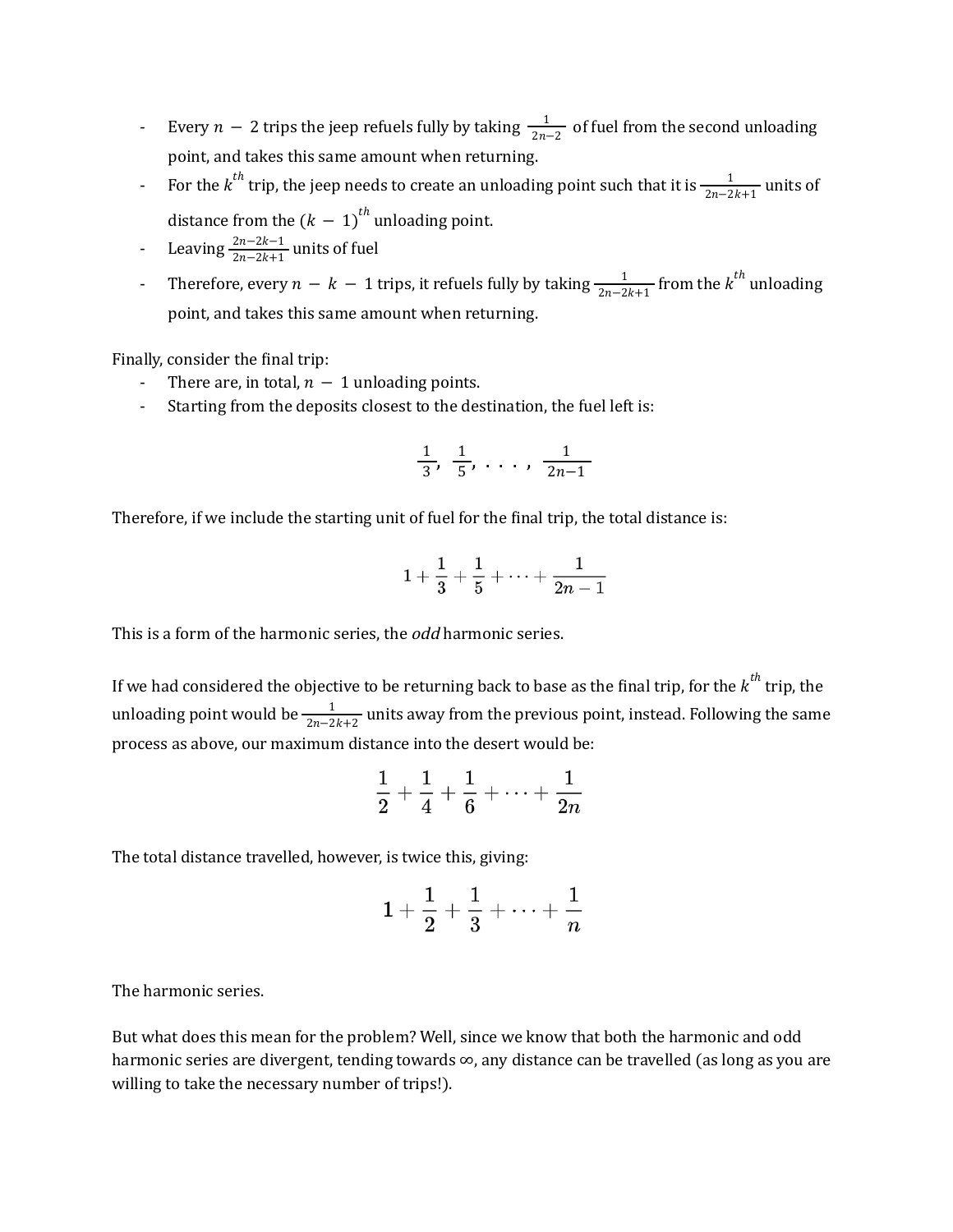Using the connection to the harmonic series, we can even estimate the number of trips needed in order to travel a certain distance.



This is a geometric interpretation of the harmonic series, with the line  $f(x) = \frac{1}{x}$  superimposed. x As you can see, the area under the line is approximately equal to the sum of the harmonic sequence. In other words:

$$
\int \frac{1}{x} \approx \sum_{k=1}^{\infty} \frac{1}{k}
$$

Hence:

$$
ln(|k|) \approx \sum_{k=1}^{n} \frac{1}{k}
$$

Suppose we wanted to travel a distance of 3 units (same rules for the jeep apply). Plugging in 3, we have: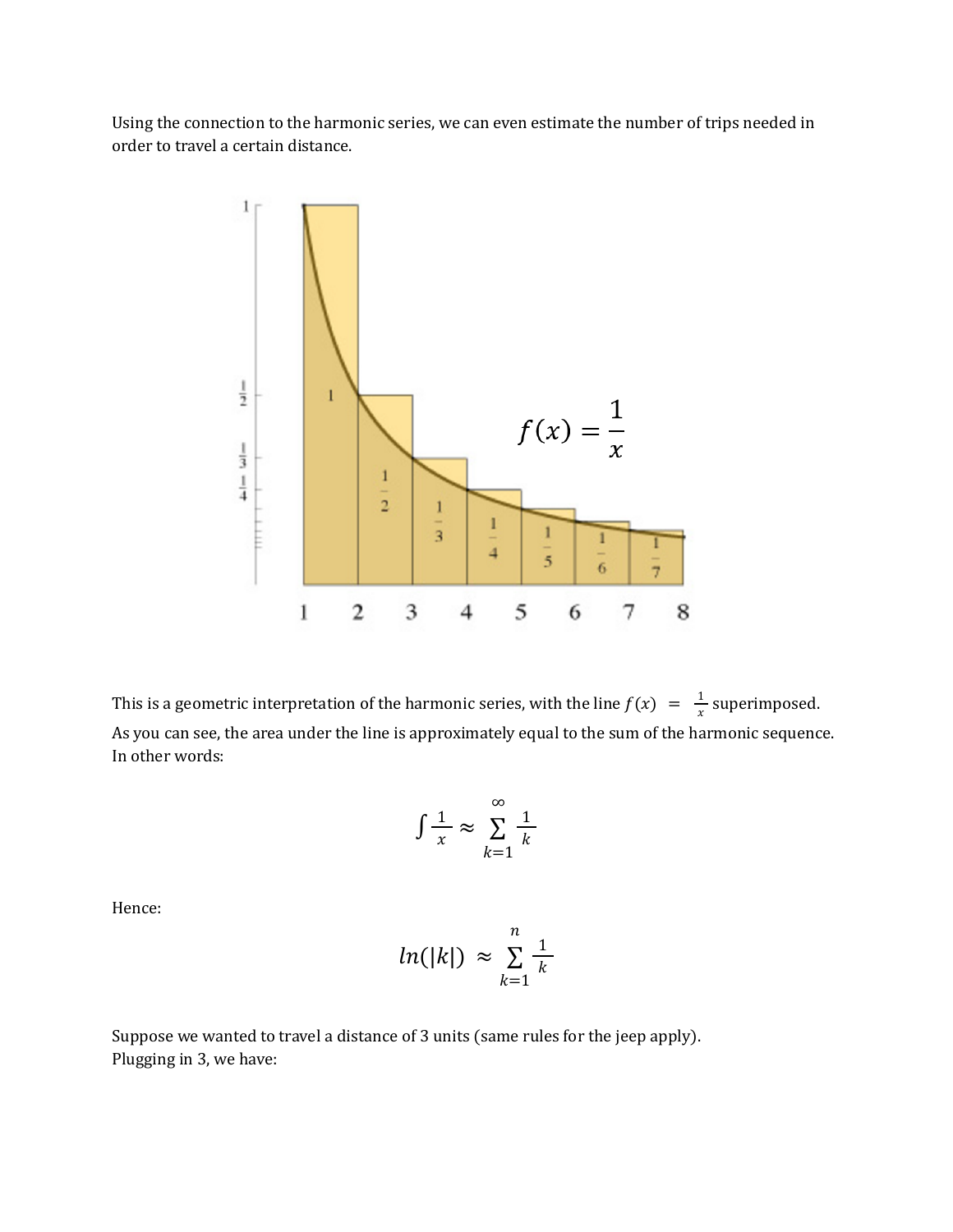$$
ln(x) = 3
$$
  

$$
x = e^3 \approx 20
$$
 trips needed

This value increases exponentially; take a distance of 8, say.

$$
ln(x) = 8
$$
  

$$
x = e^8 \approx 2980
$$
 trips needed

If the objective is to return back at the end, the farthest distance into the desert is only half the total distance travelled, and so we have:

$$
\frac{1}{2}ln(|k|) \approx \sum_{k=1}^{n} \frac{1}{k}
$$

Using the same examples, for a distance of 3 units, we have:

$$
\frac{1}{2}ln(x) = 3
$$
  
ln(x) = 6  

$$
x = e^{6} \approx 403
$$
 trips needed

And

$$
\frac{1}{2}ln(x) = 8
$$
  

$$
ln(x) = 16
$$
  

$$
x = e^{16} \approx 8886110
$$
 trips needed!

The harmonic series is inherently fascinating, yet its properties and appearances discussed here are just a portion of its use. Experiencing harmony may seem elementary to us now, but rooted in its simplicity is truly beautiful mathematics.